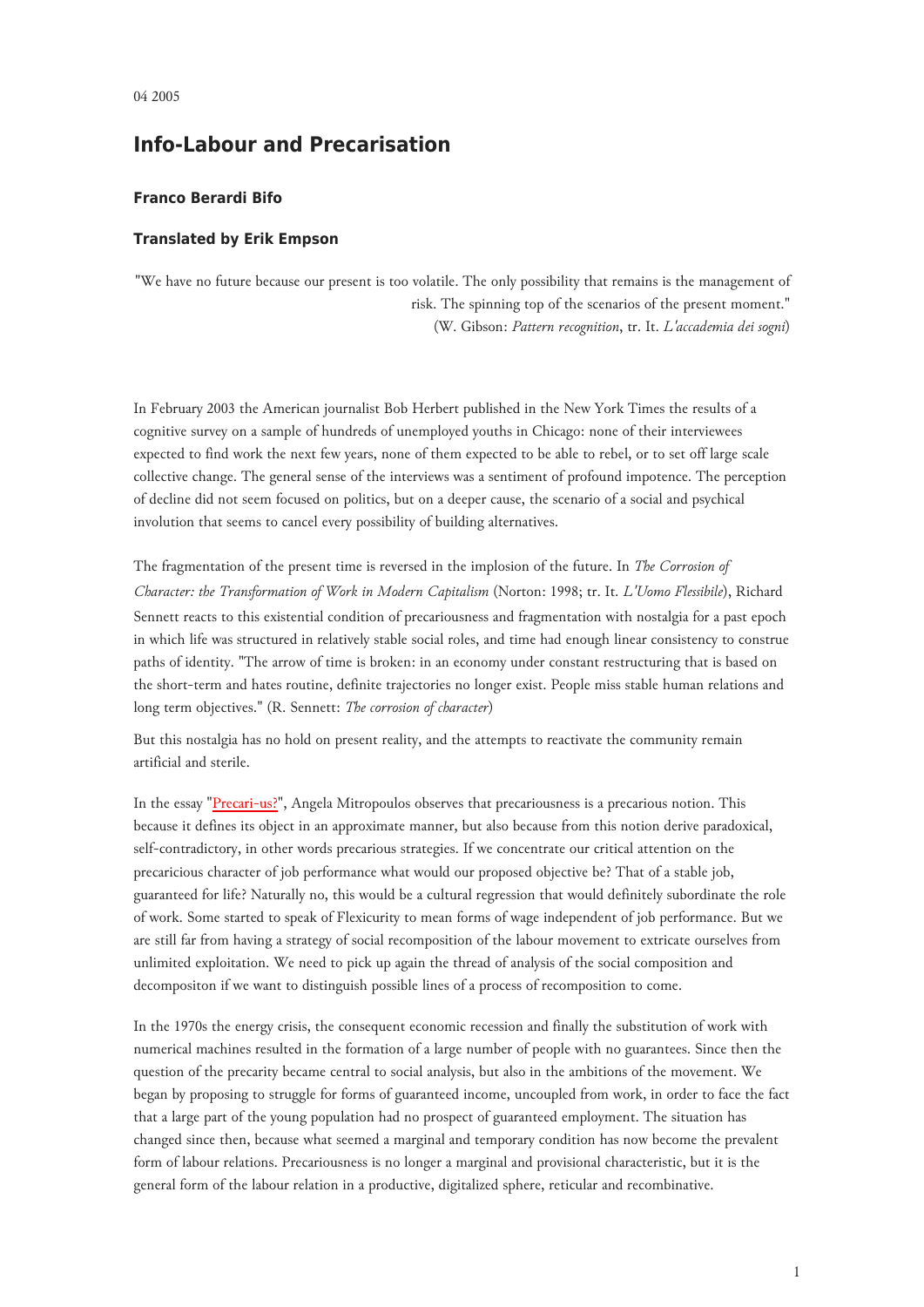The word 'precariat' generally stands for the area of work which is no longer definable by fixed rules relative to the labour relation, to salary and to the length of the working day. However if we analyse the past we see that these rules functioned only for a limited period in the history of relations between labour and capital. Only for a short period at the heart of the C20th, under the political pressures of unions and workers, in conditions of (almost) full employment and thanks to a role more or less strongly regulatory of the state in the economy, some limits to the natural violence of capitalist dynamics could be legally established. The legal obligations that in certain periods have protected society from the violence of capital were always founded on the existence of a relation of a force of a political and material kind (workers' violence against the violence of capital). Thanks to political force it became possible to affirm rights, establish laws and protect them as personal rights. With the decline in the political force of the workers' movement, the natural precariousness of labour relations in capitalism and its brutality have reemerged.

The new phenomenon is not the precarious character of the job market, but the technical and cultural conditions in which info-labour is made precarious.The technical conditions are those of digital recombination of info-work in networks. The cultural conditions are those of the education of the masses and the expectations of consumption inherited from late C20th society and continuously fed by the entire apparatus of marketing and media communication.

If we analyse the first aspect, i.e. the technical transformations introduced by the digitalisation of the productive cycle, we see that the essential point is not the becoming precarious of the labour relation (which, after all, has always been precarious), but the dissolution of the person as active productive agent, as labour power. We have to look at the cyberspace of global production as an immense expanse of depersonalised human time.

Info-labour, the provision of time for the elaboration and the recombination of segments of info-commodities, is the extreme point of arrival of the process of the abstraction from concrete activities that Marx analysed as a tendency inscribed in the capital labour relation.

The process of abstraction of labour has progressively stripped labour time of every concrete and individual particularity. The atom of time of which Marx speaks is the minimal unit of productive labour. But in industrial production, abstract labour time was impersonated by a physical and juridcal bearer, embodied in a worker in flesh and bone, with a certified and political identity. Naturally capital did not purchase a personal disposition, but the time for which the workers were its bearers. But if capital wanted to dispose of the necessary time for its valorization, it was indispensable to hire a human being, to buy all of its time, and therefore needed to face up to the material needs and trade union and political demands of which the human was a bearer.

When we move onto the sphere of info-labour there is no longer a need to have bought over a person for eight hours a day indefinitely. Capital no longer recruits people, but buys packets of time, separated from their interchangeable and occasional bearers.

De-personalised time has become the real agent of the process of valorisation, and de-personalised time has no rights, nor any demands either. It can only be either available or unavailable, but the alternative is purely theoretical because the physical body despite not being a legally recognised person still has to buy his food and pay his rent.

The informatic procedures of the recombination of semiotic material have the effect of liquifying the 'objective' time necesssary to produce the info-commodity. All the time of life the human machines is there, pulsating and available, like a brain-sprawl in waiting. The extension of time is meticuously cellularised: cells of productive time can be mobilised in punctual, casual and fragmentary forms. The recombination of these fragments is automatically realised in the network. The mobile phone is the tool that makes possible the